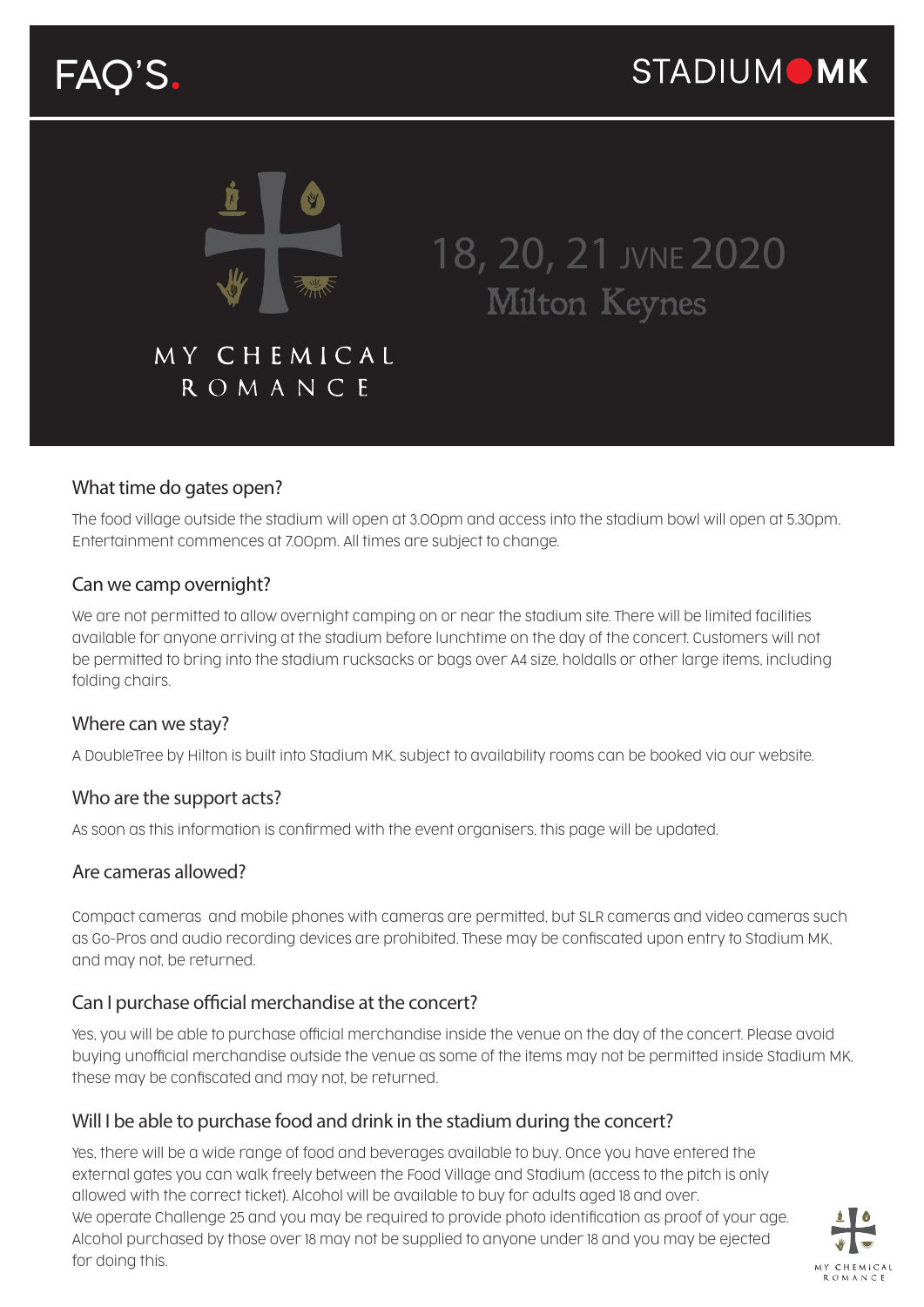#### Can I get dropped off and picked up at the Stadium?

Yes, there will be a designated drop off/pick up area at the Stadium. These plans will be published eight weeks prior to the concert.

#### How do I get to Stadium MK?

Big Green Bus will be providing a national coach service. A shuttle bus from the *https://www.biggreencoach.co.uk/events/my-chemical-romance-tickets-coach-travel* city centre / central Milton Keynes Railway Station will also be in operation for more information see 'Park The Car Here'.

Travel guides will be posted on stadiummk.com at least eight weeks prior to the concert.



#### Off-site Park and Walks

Bond Estate 11 mins (0.5 miles) - MK1 1PA - Walk North on Bond Ave (203 ft), Turn left alongside Dawson Rd (0.3 mi), Continue on the footpath, take the underpass (Saxon St) and up the steps.

Fenny Lock 22 mins (1.1 miles) - MK1 1JO - Walk West alonaside Bletcham Way towards Bond Ave (0.6 mi). Turn right, take the underpass (Bletcham Way), walk alongside Saxon Street (0.4 mi). Turn left, take the underpass (Saxon St) and up the steps.

MK Bowl 38 min (1.9 miles) - MK5 8RR - Turn left onto V4/Watling St (0.4 mi), slight left and under the road and carry on along V4/Watling St for (0.3 mi), slight left onto Groveway (0.2 mi), slight left onto Peverel Dr, then take a left and under the Redmoor Roundabout. Turn right towards Mk1 / Stadium MK.

![](_page_1_Picture_10.jpeg)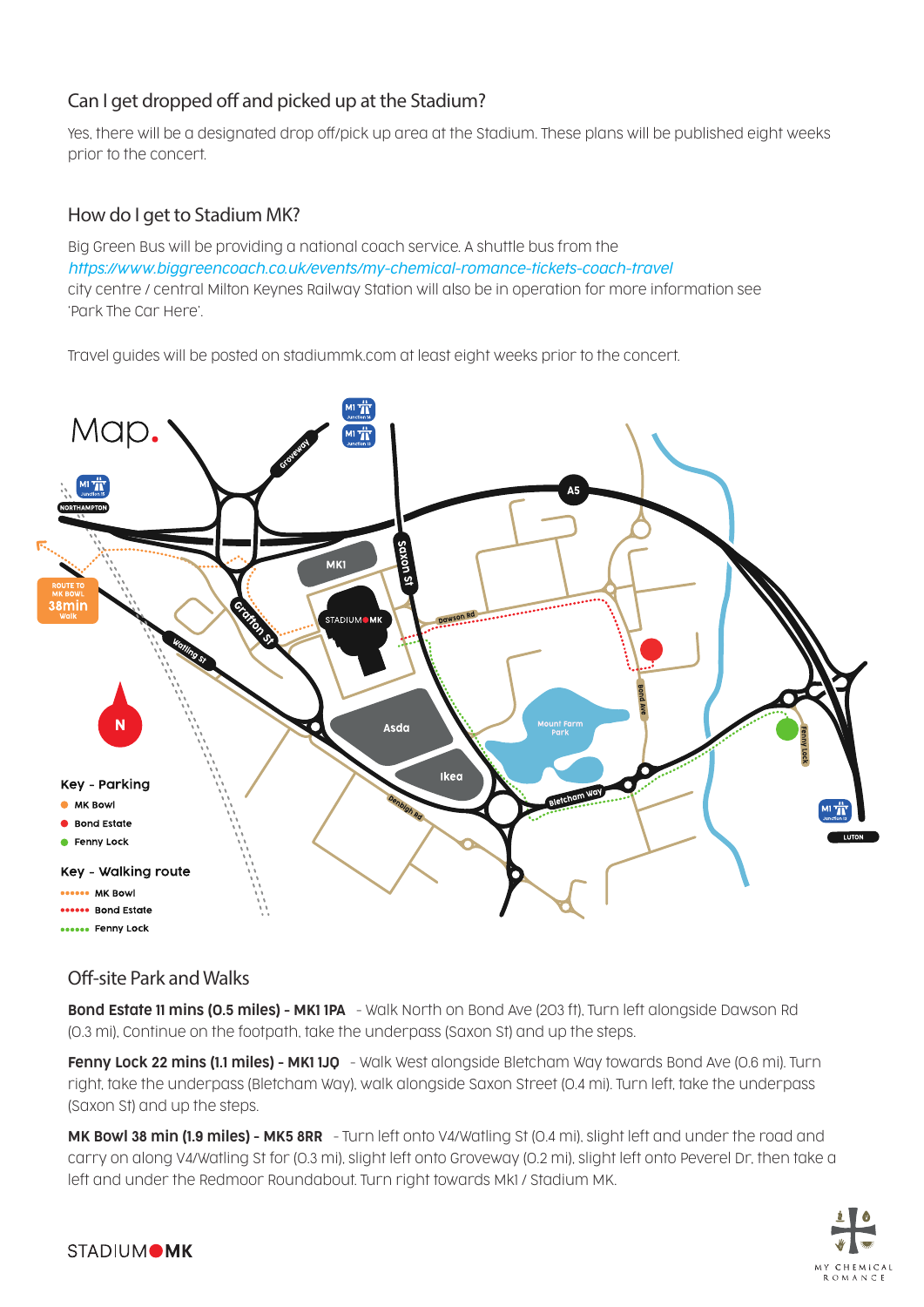#### Is there parking available at Stadium MK?

Parking is available on and off-site. To book or for more information please visit 'Park The Car Here'

![](_page_2_Figure_2.jpeg)

#### Is there an opportunity to do special announcements?

No, it will not be possible to request special announcements or displays on screens.

#### Where are the bars and toilets?

There will be a Food Village outside the Stadium, with a variety of food and drink outlets and toilets. In addition, food and drink units and toilets are plentiful within the Stadium bowl, guests can move freely between both areas.

#### How do you book a disabled parking space?

A limited number of parking spaces will be available onsite for for purchase please visit 'Park The Car Here'

![](_page_2_Picture_9.jpeg)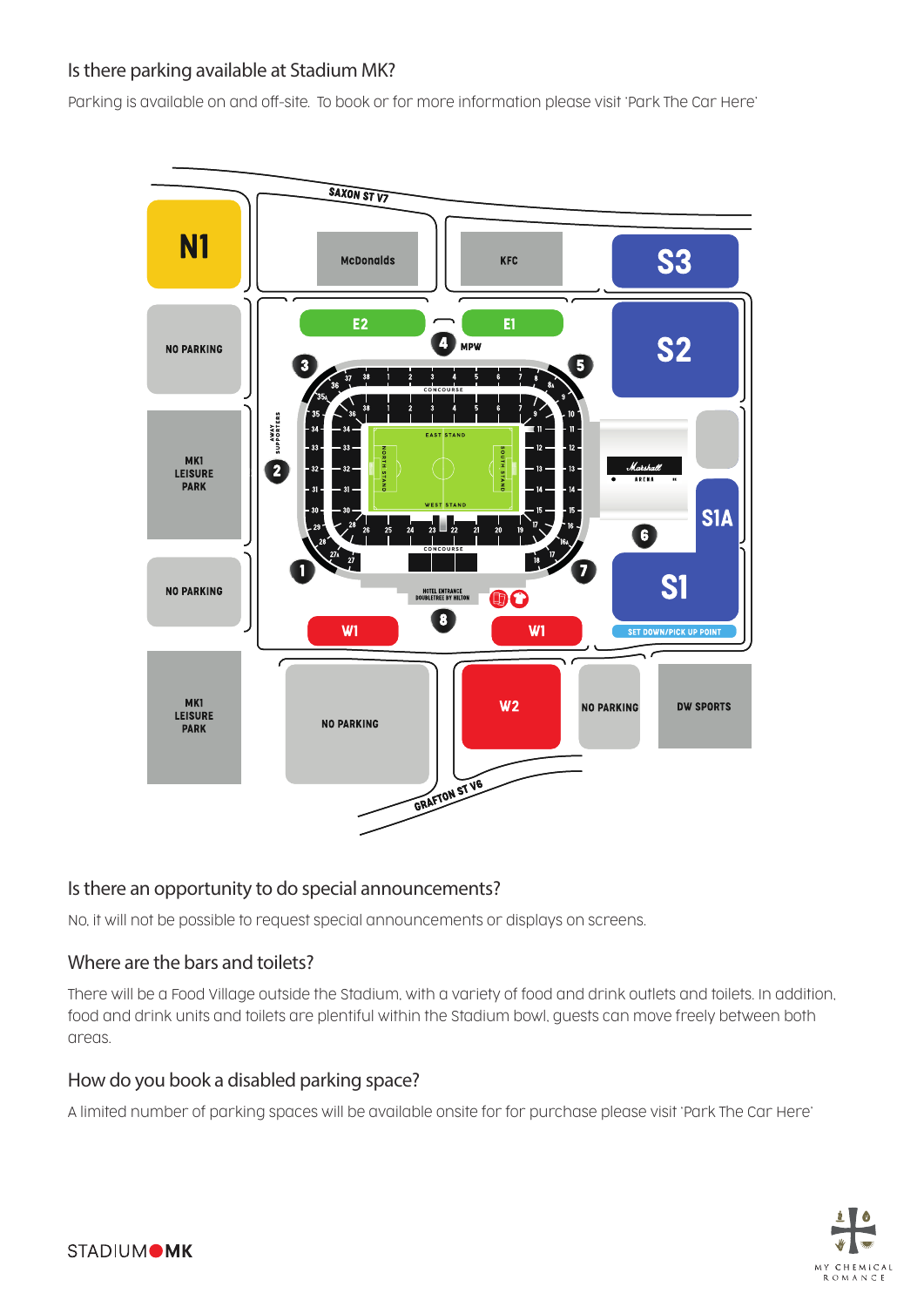#### What can I bring with me?

If it is necessary to bring a bag, ensure it is as small as possible. Nothing larger than size A4 will be permitted. Please be prepared for weather conditions, we advise you to wear suitable clothing, just in case. Umbrellas are not be permitted to be brought into the venue and may be confiscated and not returned. A bag drop facililty will be available in partnership with event people, £10 per bag, subject to availabilty.

#### What should I NOT bring with me?

All bags will be searched on entry and anything larger than A4 size will not be permitted and you may also be searched. The following is a list of prohibited items, subject to change;

- Glass, cans, bottles or thermos flasks of any kind
- Flammable liquids and aerosols (including hairspray) body spray and deodorants (small perfume bottles are permitted)
- Laser pens/pointers
- Laptops, electronic tablets, SLR & video cameras and audio equipment
- Food and drink, unless for medicinal purposes (sealed water bottles no larger than 500ml are ok)
- Controlled drugs are not permitted in the venue under any circumstances.
- Umbrellas (including folding umbrellas), signs, banners, flags, inflatables, selfie sticks
- Air horns, whistles or other noise making devices
- Knives or weapons, smoke devices, fireworks or flares, confetti, glitter bombs or sprays

#### Security on the day

Search is a condition of entry to the venue (bags and person-searches will be conducted). 24 hour CCTV is in operation throughout the venue in the interests of crime prevention and public safety.

Disruptive behaviour which affects the enjoyment of others may result in your being asked to leave the venue without being readmitted. Criminal conduct will be reported to the police.

#### What is in the Food Village?

The Food Village will open approximately two hours prior to entry to the stadium itself. The following facilities will be available:

- Food and drink outlets
- Official merchandise units
- Toilets

Guests can move between the main stadium building and the Food Village throughout the event. Access to the pitch is only permitted to those with the correct ticket or wristband.

#### Are there cash machines at the Stadium?

The majority of food and drink outlets inside the venue accept credit or debit cards, and there are ATM machines available near ASDA. There is no readmittance to the venue once tickets are scanned.

![](_page_3_Picture_24.jpeg)